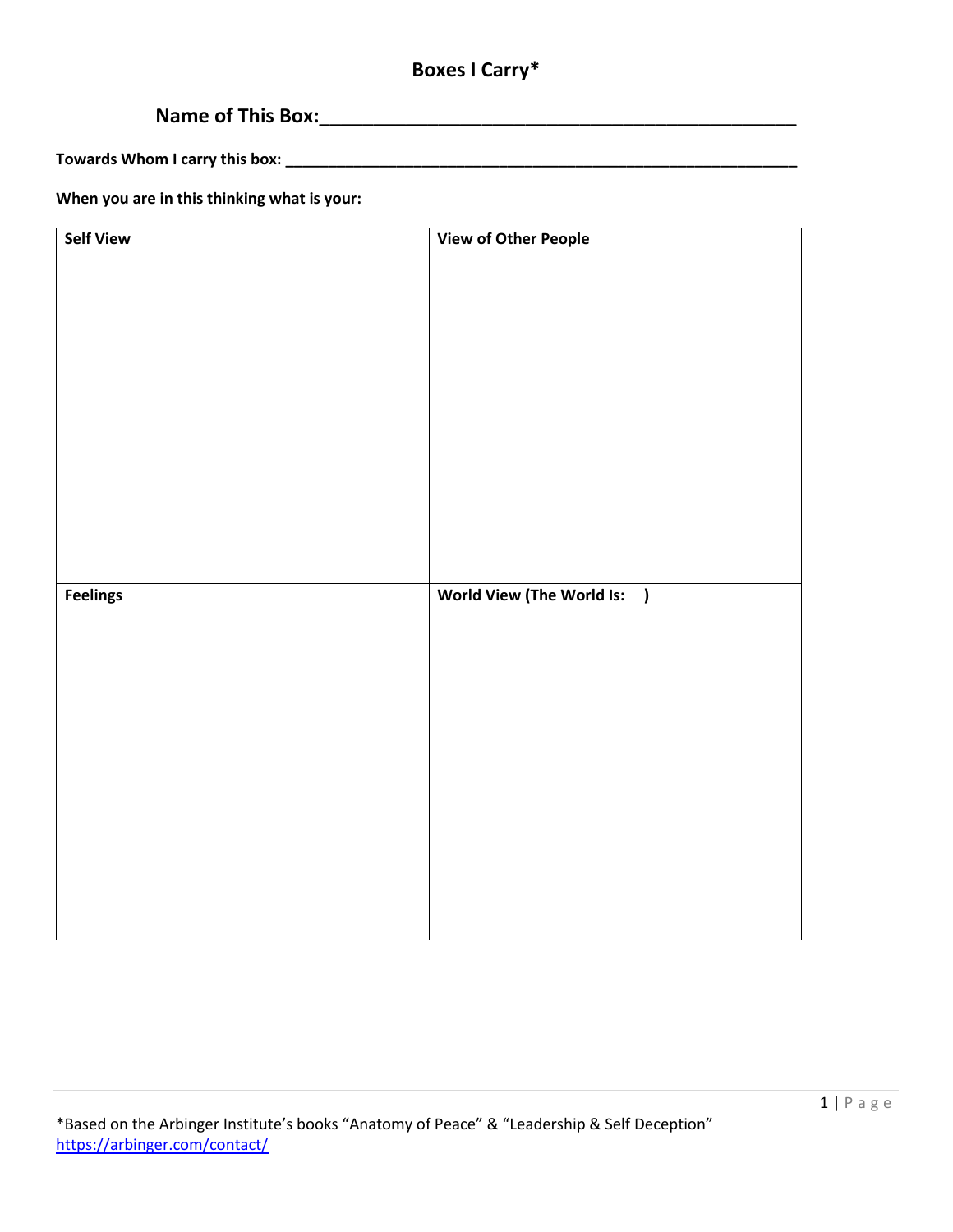## **Questions to Explore About this Box**

- How much of the truth does this world view represent?
- What else could be true?
- What happened right before you started feeling this way?
- What are the triggers that put you into this world view?
- What are the red flags that tell you that you are seeing the world from "The Box"?
- How are you seeing others when you are in this world view?
- How does that impact your interactions with them?
- The authors of "Anatomy of Peace and Leadership" & Self Deception would call this "A Box". What could you name this particular box?
	- o NOTE: Keep in mind that you probably have more than one box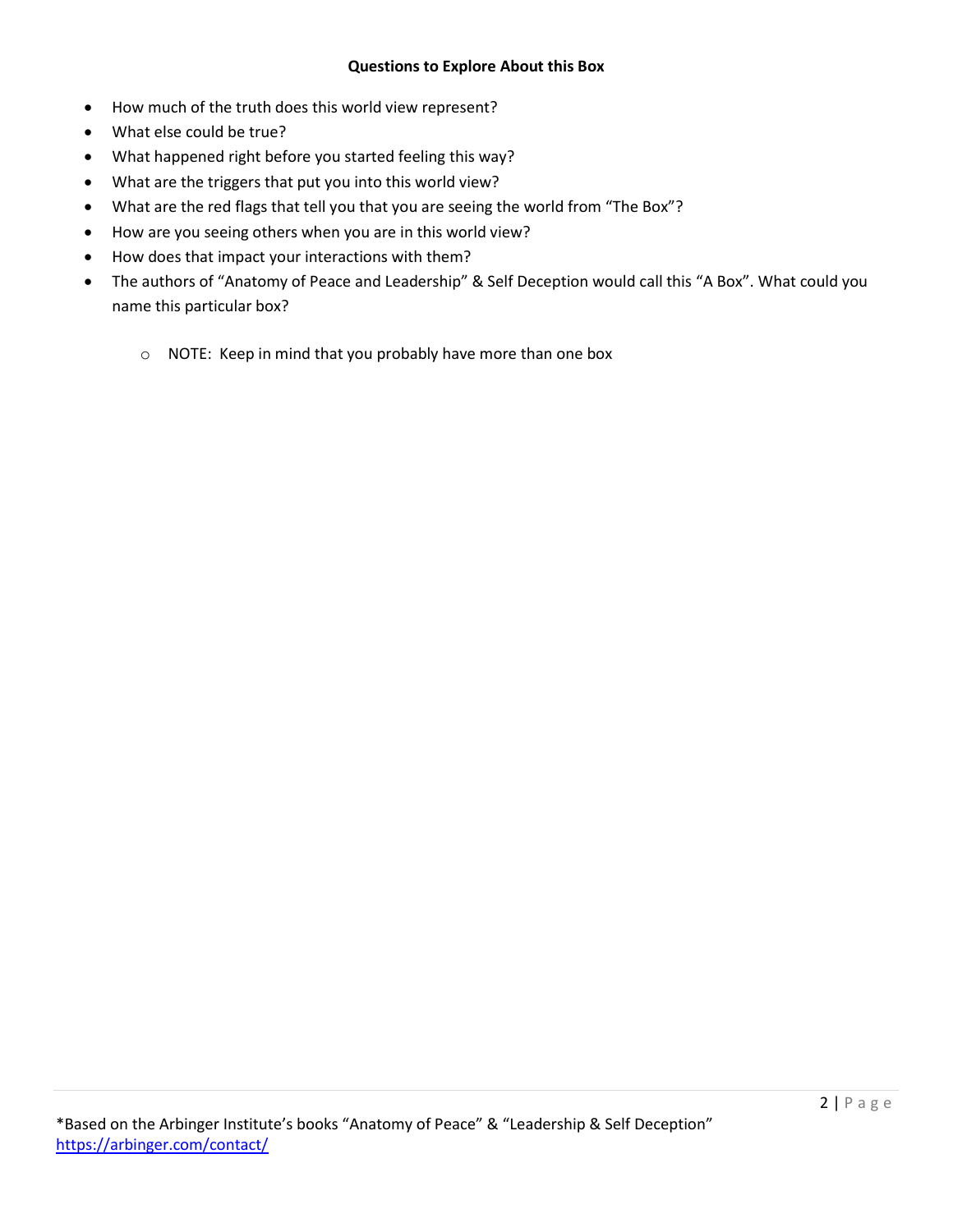## **Name of this "Out of Box" View: \_\_\_\_\_\_\_\_\_\_\_\_\_\_\_\_\_\_\_\_\_\_\_\_\_\_\_\_\_\_\_\_\_\_\_\_\_\_\_\_\_\_\_\_\_\_\_\_\_\_**

**When things are going well:**

| <b>My Self View</b> | <b>View of Other People</b> |
|---------------------|-----------------------------|
|                     |                             |
|                     |                             |
|                     |                             |
|                     |                             |
|                     |                             |
|                     |                             |
| <b>Feelings</b>     | World View (The World Is: ) |
|                     |                             |
|                     |                             |
|                     |                             |
|                     |                             |
|                     |                             |
|                     |                             |
|                     |                             |
|                     |                             |
|                     |                             |
|                     |                             |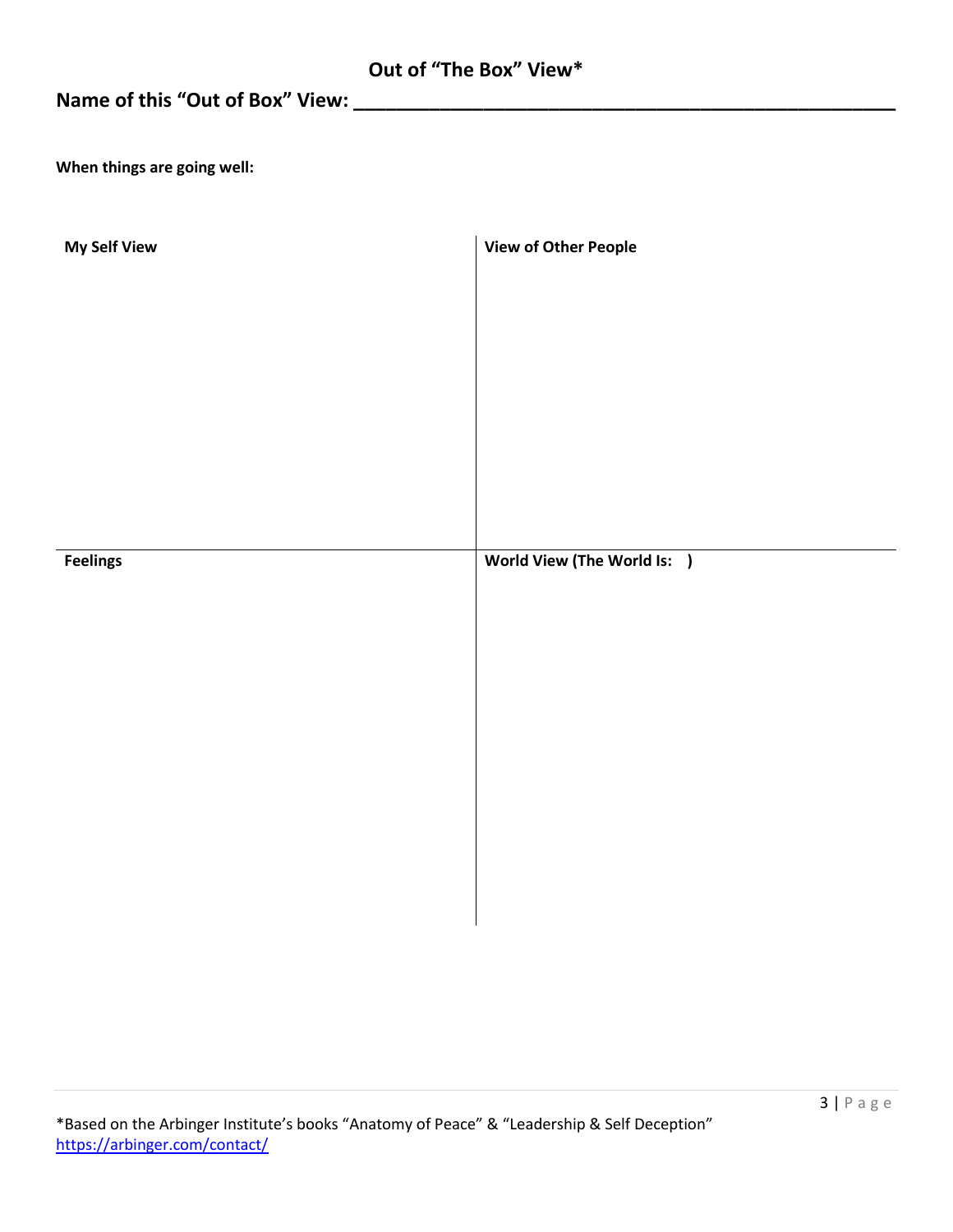## **Questions to Explore the Out of "The Box" View**

- What's the difference in how you feel when you are Inside "The Box" versus Outside "The Box"?
- Are you able to function better with others when you're Out of "The Box" or in "The Box"?
- Which World View is true more of the time?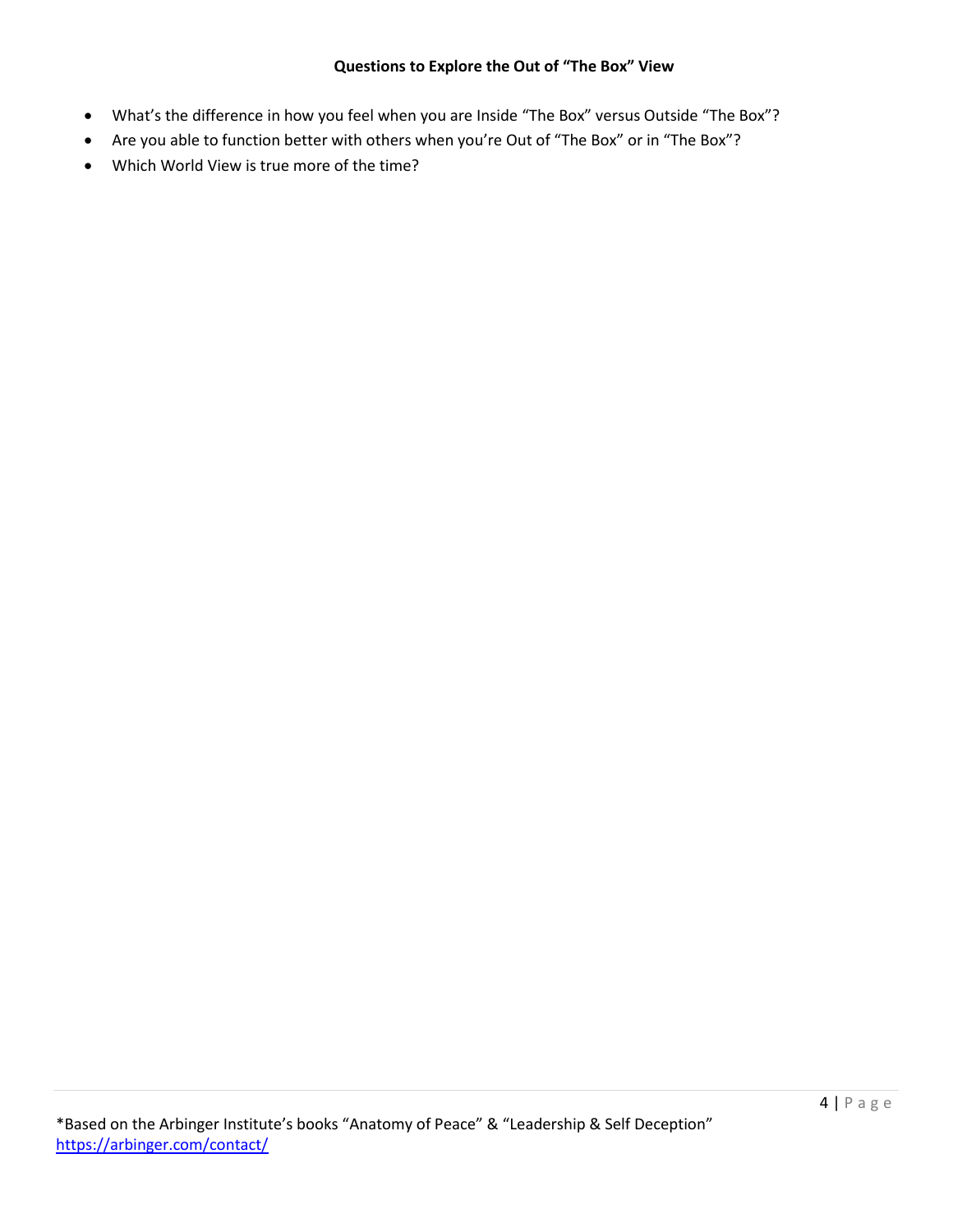## **Things to Know About "The Box(es)"**

## **1. The Process of Getting in "The Box":**

Uncomfortable Feelings  $\rightarrow$  Shift into "The Box"  $\rightarrow$  Distorted Thoughts of Self & Others  $\rightarrow$  Distorted World View =

## **2. The Results of Being in "The Box":**

Behaving in Ways that are Not Productive

- Lashing out
- Displaying angry
- Displaying superiority
- Closing off
- Withdrawing
- Self-protecting

Which of these behaviors do you display while you are in "The Box"?

Your distorted world view clouds your perception, thinking, and feelings. This leads you to not be your best self and not to act in ways that are constructive.

## **How is the way you're behaving while you're in "The Box" like how the person (or situation) that you let trigger you into "The Box" is behaving towards you?**

## **3. The "Boxes I Carry" – Intervention Tool (Getting Out of "The Box")**

- 1. Recognize that you have slipped into seeing things from "The Box".
- 2. Recognize that what you see from "The Box" is a distorted view of others and the world and that it's not the *whole* truth.
- 3. *Choose* not to see things that way and choose to return to your Out of "The Box" World View.
- 4. Behave and communicate the way you *choose* to rather than just reacting to your Box.

## **NOTES:**

- Over time, as you practice being aware of your Box, you will build a tipping point and will move into staying in your healthy world view (Out of "The Box") more of the time.
- You will be more aware of when you slip into the unhealthy world view (The Box) and will be able to make a choice of whether to stay in ("The Box") or not. You will be also find that you will be able to slip out of your Old World View ("The Box") more easily.
- This can be hard work. Your mind feels safe and like it's in a familiar place when you're in "The Box." So, it sometimes fights to stay in "The Box". You may feel disoriented while working on being Out of "The Box" more of the time. At some point you will begin to feel more comfortable.
- You may have more than one unhealthy Word View Box and may need to do this exercise more than once.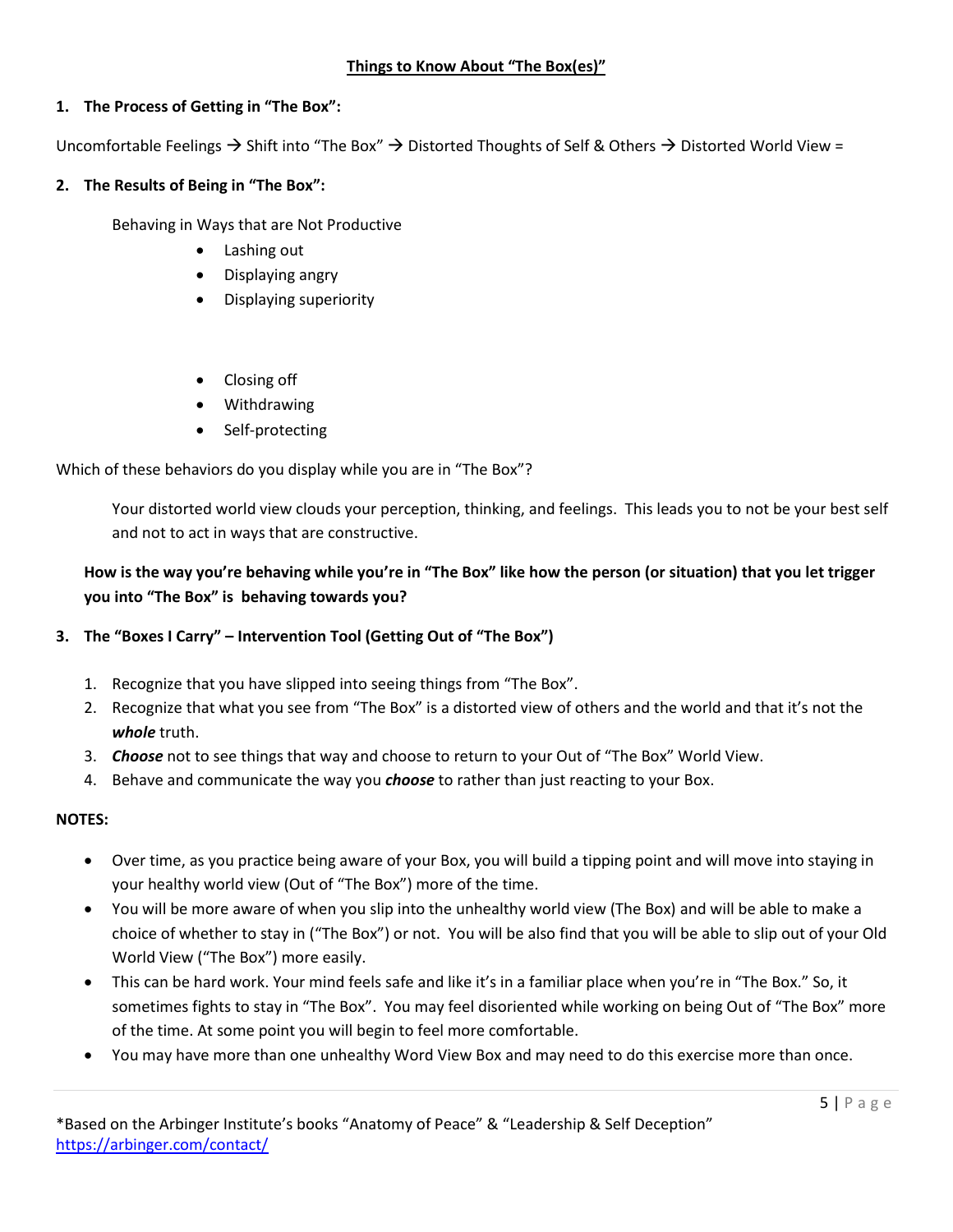## **Possible Actions - Self-Reflection Writing/Drawing Prompts to Deepen the Learning:**

- How am I behaving that is like my view of others when I am seeing the world from inside "The Box"?
- What keeps me in "The Box" when I let myself be triggered into it?
- How can I stay out of "The Box" more of the time?

## **Self-Justification – Getting Stuck in "The Box"**

- How are you self-justifying your thoughts and feelings when you are in "The Box"?
- What justification(s) keep you in this World View?
- How do these justification(s) keep you stuck?
- What would the opposite feeling be? (Tell me about a time when you didn't feel this way and how it felt?)

#### **Ways of Being**

There are mainly two ways of being:

- Responsive or Resistant
- How you're seeing others and the world (in "The Box" or out of "The Box") impacts whether you are Responsive or Resistant
- Your Behavior is impacted by whether you are feeling Responsive or Resistant
- What others see is your Behavior
- Your Behavior as seen by others, impacts how they see the world, and thus how they behave towards you